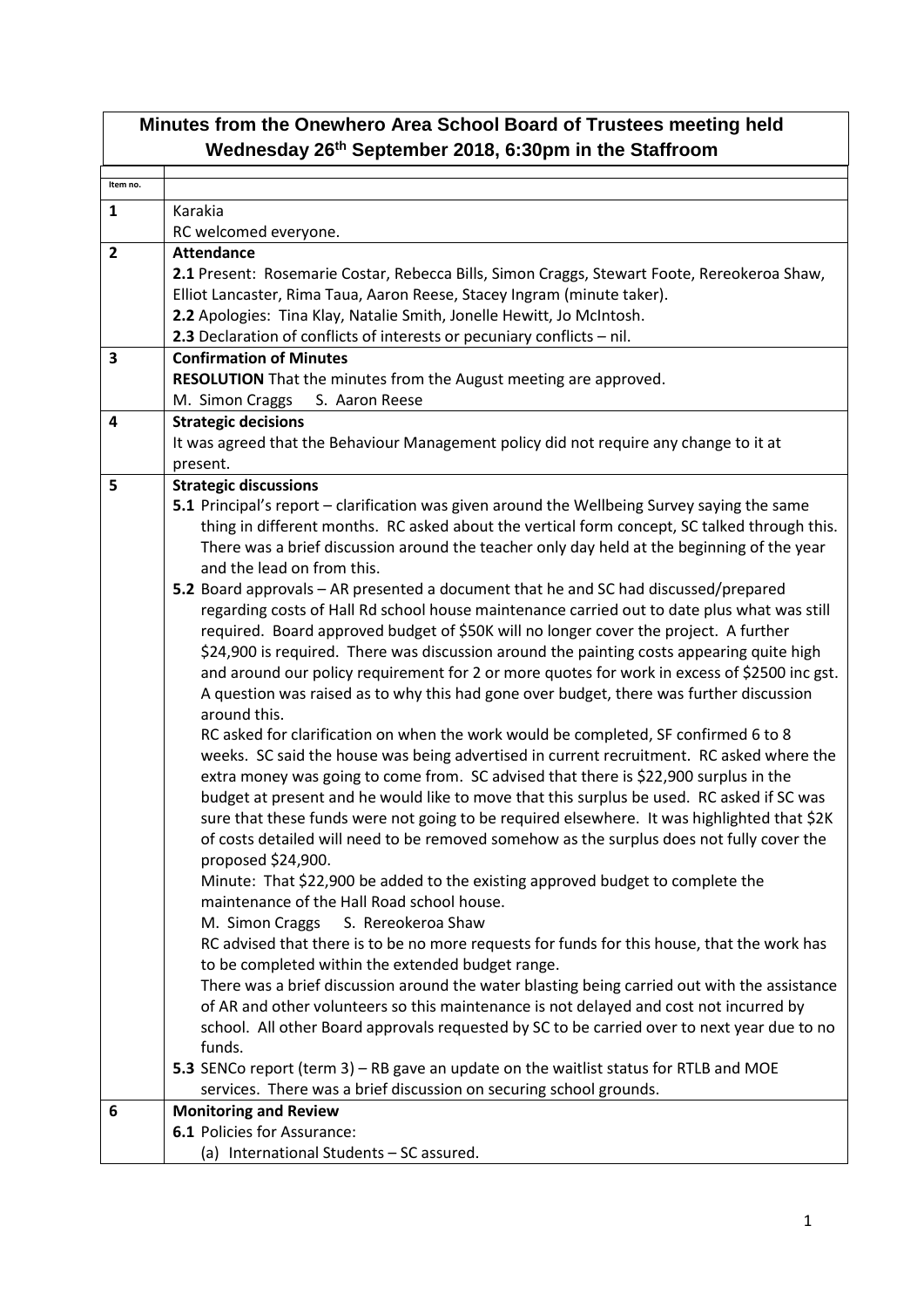|                | (b) Swimming Pool - SC advised that the only thing to follow up around was the first aid kit                                                                                                 |
|----------------|----------------------------------------------------------------------------------------------------------------------------------------------------------------------------------------------|
|                | requirement. The first aid kit appears to have been removed when pool closed over                                                                                                            |
|                | winter.                                                                                                                                                                                      |
|                | (c) Risk Management - SC assured.                                                                                                                                                            |
|                | (d) Safety Management System - it was identified that the policy amendments RB had sent                                                                                                      |
|                | to School Docs had not be completed their end.                                                                                                                                               |
|                | 6.2 Finance Reports:                                                                                                                                                                         |
|                | (a) August 2018 - SC and AR advised they had meet with Edtech, there was a discussion<br>around the meeting and things that have been put in place as a result.                              |
|                | Recommendations on potential options moving forward were also discussed. SC went                                                                                                             |
|                | through some of the updates around budget lines that VM had been working on.                                                                                                                 |
|                | RESOLUTION That the August 2018 financial report is accepted.                                                                                                                                |
|                | M. Simon Craggs<br>S. Aaron Reese                                                                                                                                                            |
|                | (b) The Balance Sheet Budget for 2018 with updated budget figures was tabled.                                                                                                                |
|                | MINUTE That the amended Balance Sheet Budget for 2018 received from Edtech is approved.                                                                                                      |
|                | M. Aaron Reese<br>S. Rosemarie Costar                                                                                                                                                        |
|                | (c) Updated version of 2018 OAS Budget - amended 19.09.2018 with alarm cost changes.                                                                                                         |
|                | MINUTE That the amended version of the 2018 OAS Budget is approved.                                                                                                                          |
|                | M. Simon Craggs<br>S. Rebecca Bills                                                                                                                                                          |
|                | 6.3 Staff Trustee Report tabled - no questions raised.                                                                                                                                       |
|                | RESOLUTION That the staff trustee report be received.                                                                                                                                        |
|                | M. Rebecca Bills<br>S. Elliot Lancaster                                                                                                                                                      |
|                | 6.4 Student Trustee Report (verbal) - EL updated everyone on the student council concept,                                                                                                    |
|                | currently calling for nominations from students in years 5 to 13. This had been promoted                                                                                                     |
|                | through assembly. EL advised that he had had a good amount of interest, from year 9s in                                                                                                      |
|                | particular. There was a discussion around this. RB advised that it had created talk with                                                                                                     |
|                | students.                                                                                                                                                                                    |
|                | RESOLUTION That the Student Trustee report be received.                                                                                                                                      |
|                | M. Elliot Lancaster<br>S. Rereokeroa Shaw                                                                                                                                                    |
|                | 6.5 Whanau Report (verbal) - RS spoke about the recent speech competition held at the Tuakau                                                                                                 |
|                | Marae. There was a discussion around what it involved for the participants. Next year OAS                                                                                                    |
|                | would look to have participants involved, SC to promote within school.                                                                                                                       |
|                | <b>RESOLUTION</b> That the Whanau report be received.                                                                                                                                        |
|                | M. Rereokeroa Shaw<br>S. Rima Taua                                                                                                                                                           |
|                | 6.6 Health & Safety Reporting. SC gave an update on his meeting with Hazard Co. There was a                                                                                                  |
|                | discussion around the initial timeframe advised in having the emergency kit finalised. There<br>was a question raised as to why the H&S report raised a question around the road issues when |
|                | H&S committee were aware of the plan for the installation of the pedestrian crossing.                                                                                                        |
|                | RESOLUTION That the Health & Safety reporting be received.                                                                                                                                   |
|                | S. Rebecca Bills<br>M. Rereokeroa Shaw                                                                                                                                                       |
| $\overline{7}$ | <b>BOT Administration</b>                                                                                                                                                                    |
|                | 7.1 General.                                                                                                                                                                                 |
|                | (a) RC acknowledged that SC had been Principal at OAS for a year now.                                                                                                                        |
|                | (b) RESOLUTION: An application be made to Grassroots Trust Ltd for a grant of \$53,546.09                                                                                                    |
|                | exc GST (\$61,578 inc GST) for the purchase of an additional school van.                                                                                                                     |
|                | S. Rebecca Bills<br>M. Aaron Reese                                                                                                                                                           |
|                |                                                                                                                                                                                              |
|                | (c) RESOLUTION: An application be made to The Southern Trust for a grant of \$7,800 to                                                                                                       |
|                | assist with accommodation costs for the OAS Rowing crews participation in the National                                                                                                       |
|                | Championships (Maddi Cup) to be held at Lake Karapiro in March 2019.                                                                                                                         |
|                | M. Rosemarie Costar<br>S. Stewart Foote                                                                                                                                                      |